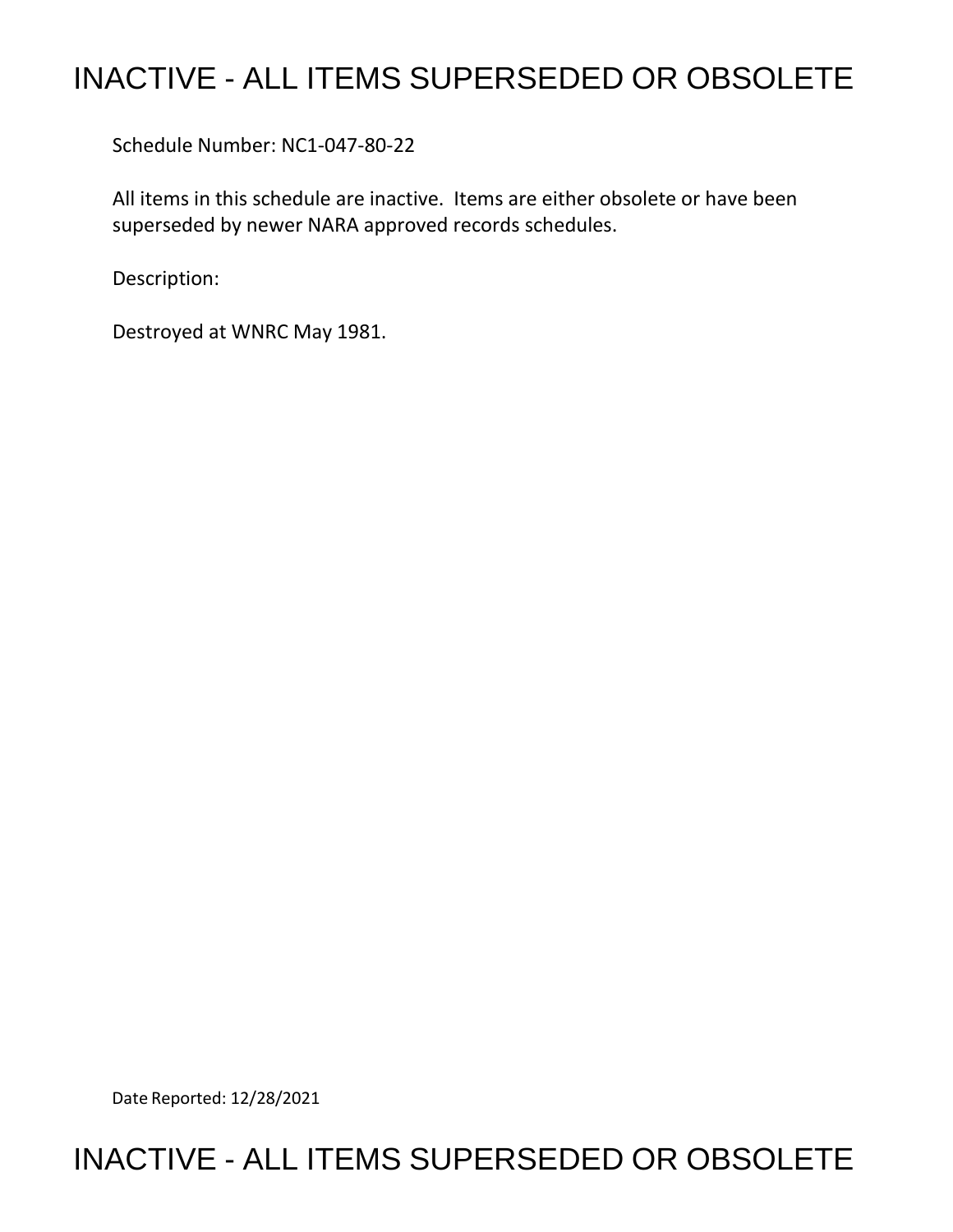|                                                                                                     |                                                                                                                                                                                                                                                                                                                                                                                                                                                           |                                                                                                                                   |                                                                                                                                        | Read NCP                                                                             |                                |
|-----------------------------------------------------------------------------------------------------|-----------------------------------------------------------------------------------------------------------------------------------------------------------------------------------------------------------------------------------------------------------------------------------------------------------------------------------------------------------------------------------------------------------------------------------------------------------|-----------------------------------------------------------------------------------------------------------------------------------|----------------------------------------------------------------------------------------------------------------------------------------|--------------------------------------------------------------------------------------|--------------------------------|
|                                                                                                     | REQUEST FOR RECORDS SPOSITION AUTHORITY<br>(See Instructions on reverse)                                                                                                                                                                                                                                                                                                                                                                                  |                                                                                                                                   | ON 60L                                                                                                                                 | leave blank                                                                          |                                |
| TO: GENERAL SERVICES ADMINISTRATION,<br>NATIONAL ARCHIVES AND RECORDS SERVICE, WASHINGTON, DC 20408 |                                                                                                                                                                                                                                                                                                                                                                                                                                                           |                                                                                                                                   | $NC1 - 47 - 80 - 22$<br>DATE RECEIVED                                                                                                  |                                                                                      |                                |
| 1. FROM (AGENCY OR ESTABLISHMENT)<br>Social Security Administration                                 |                                                                                                                                                                                                                                                                                                                                                                                                                                                           |                                                                                                                                   | September 11, 1980                                                                                                                     |                                                                                      |                                |
| 2. MAJOR SUBDIVISION                                                                                |                                                                                                                                                                                                                                                                                                                                                                                                                                                           |                                                                                                                                   | NOTIFICATION TO AGENCY<br>the condance with the provisions of 44 U.S.C. 3303a the dispusal re-                                         |                                                                                      |                                |
| 3. MINOR SUBDIVISION                                                                                |                                                                                                                                                                                                                                                                                                                                                                                                                                                           |                                                                                                                                   | quest, including amendments, is approved except for items that may<br>be stamped "disposal not approved" or "withdrawn" in culsion 10. |                                                                                      |                                |
|                                                                                                     | 4. NAME OF PERSON WITH WHOM TO CONFER                                                                                                                                                                                                                                                                                                                                                                                                                     | 5. TEL EXT                                                                                                                        |                                                                                                                                        |                                                                                      |                                |
| Ernest Lardieri<br>$8 - 934 - 5770$<br>6. CERTIFICATE OF AGENCY REPRESENTATIVE                      |                                                                                                                                                                                                                                                                                                                                                                                                                                                           |                                                                                                                                   |                                                                                                                                        |                                                                                      |                                |
| lx I                                                                                                | I hereby certify that I am authorized to act for this agency in matters pertaining to the disposal of the agency's records;<br>that the records proposed for disposal in this Request of $\mathbb{Z}$ page(s) are not now needed for the business of<br>this agency or will not be needed after the retention periods specified.<br>A Request for immediate disposal.<br>B Request for disposal after a specified period of time or request for permanent |                                                                                                                                   |                                                                                                                                        |                                                                                      |                                |
|                                                                                                     | retention.                                                                                                                                                                                                                                                                                                                                                                                                                                                |                                                                                                                                   |                                                                                                                                        |                                                                                      |                                |
| C. DATE                                                                                             | D. SIGNATURE OF AGENCY REPRESENTATIVE                                                                                                                                                                                                                                                                                                                                                                                                                     | <b>E. TITLE A</b>                                                                                                                 |                                                                                                                                        |                                                                                      |                                |
|                                                                                                     |                                                                                                                                                                                                                                                                                                                                                                                                                                                           |                                                                                                                                   | erords                                                                                                                                 |                                                                                      |                                |
| 7.<br>ITEM NO.                                                                                      | ESCRIPTION OF ITEM<br>(With Inclusive Dates or Retention Periods)                                                                                                                                                                                                                                                                                                                                                                                         |                                                                                                                                   |                                                                                                                                        | SAMPLE OR<br>JOB NO                                                                  | 10.<br><b>ACTION TAKEN</b>     |
|                                                                                                     | RECORDS OF THE PROGRAM RESEARCH DIVISION (WNRC ACCESSION<br>NO. 64A-982, BOXES 19-28)                                                                                                                                                                                                                                                                                                                                                                     |                                                                                                                                   |                                                                                                                                        |                                                                                      |                                |
| 1                                                                                                   | Correspondence with Foreign Organizations and Individuals,<br>1951-59, 1 cubic foot (Box 19).                                                                                                                                                                                                                                                                                                                                                             |                                                                                                                                   |                                                                                                                                        |                                                                                      |                                |
|                                                                                                     |                                                                                                                                                                                                                                                                                                                                                                                                                                                           | Incoming and outgoing letters and other correspondence chiefly<br>involving requests for publications and/or routine information. |                                                                                                                                        |                                                                                      |                                |
|                                                                                                     | DESTROY IMMEDIATELY.                                                                                                                                                                                                                                                                                                                                                                                                                                      |                                                                                                                                   |                                                                                                                                        |                                                                                      |                                |
| 2                                                                                                   | Administrative Correspondence File, 1937-45 and 1951-59,<br>9 cubic feet, (Boxes 20-28).                                                                                                                                                                                                                                                                                                                                                                  |                                                                                                                                   |                                                                                                                                        |                                                                                      |                                |
|                                                                                                     | Letters, memorandums, charts, tables and schedules relating<br>to such housekeeping matters as budget, personnel requirements,<br>work programs, and similar topics. Boxes 22-24 contain<br>personnel correspondence files from 1937 thru 1945.                                                                                                                                                                                                           |                                                                                                                                   |                                                                                                                                        |                                                                                      |                                |
|                                                                                                     | DESTROY IMMEDIATELY.                                                                                                                                                                                                                                                                                                                                                                                                                                      |                                                                                                                                   |                                                                                                                                        |                                                                                      |                                |
|                                                                                                     |                                                                                                                                                                                                                                                                                                                                                                                                                                                           |                                                                                                                                   |                                                                                                                                        |                                                                                      |                                |
|                                                                                                     | opies to Closed 9-22-80                                                                                                                                                                                                                                                                                                                                                                                                                                   |                                                                                                                                   |                                                                                                                                        | Standard Form 115<br>Revised April, 1975<br>Administration<br>FPMR (41 CFR) 101-11.4 | Prescribed by General Services |